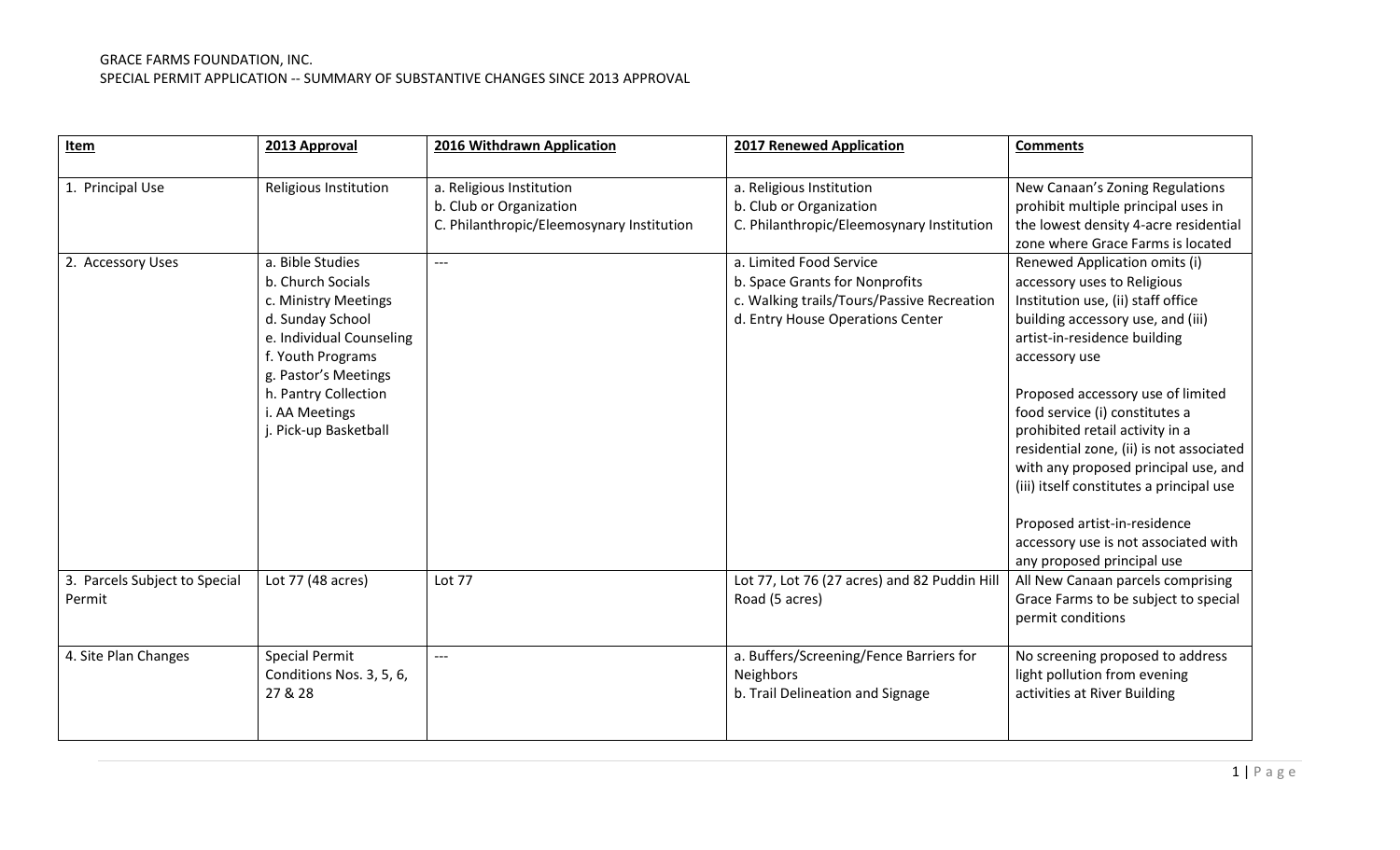| Item               | 2013 Approval                                       | 2016 Withdrawn Application | <b>2017 Renewed Application</b>                                                                                                                                                                                                                           | <b>Comments</b>                                                                                                                                                                                                                          |
|--------------------|-----------------------------------------------------|----------------------------|-----------------------------------------------------------------------------------------------------------------------------------------------------------------------------------------------------------------------------------------------------------|------------------------------------------------------------------------------------------------------------------------------------------------------------------------------------------------------------------------------------------|
|                    |                                                     |                            |                                                                                                                                                                                                                                                           |                                                                                                                                                                                                                                          |
|                    | No. $3 -$ Abutting<br>Neighbor Landscaping<br>Plans |                            |                                                                                                                                                                                                                                                           | Insufficient plantings proposed to<br>screen cars parked in Grace Farms'<br>southernmost parking lot from the<br>viewshed of all Smith Ridge                                                                                             |
|                    | No. $5 -$ Curt                                      |                            |                                                                                                                                                                                                                                                           | neighbors                                                                                                                                                                                                                                |
|                    | Landscaping                                         |                            |                                                                                                                                                                                                                                                           |                                                                                                                                                                                                                                          |
|                    | No. $6 -$ Markatos<br>Landscaping                   |                            |                                                                                                                                                                                                                                                           | Proposed fence barriers do not<br>constitute a continuous fence line<br>and are easily circumvented by<br>visitors                                                                                                                       |
|                    | No. 27 - Ostling<br>Landscaping<br>No. 28 - Ostling |                            |                                                                                                                                                                                                                                                           | Proposed placement of fence<br>barriers does not allow for the<br>creation of a security "white space"                                                                                                                                   |
|                    | Landscaping                                         |                            |                                                                                                                                                                                                                                                           | Significant other acreage available at<br>Grace Farms for walking trails that<br>would not impact wetlands or<br>encroach on abutting neighbors                                                                                          |
|                    |                                                     |                            |                                                                                                                                                                                                                                                           | Seasonal access proposed for trail<br>looping through 4-acre dedicated<br>open space wetlands                                                                                                                                            |
| 5. Management Plan | N/A                                                 | $---$                      | Management Plan to include:<br>a. Neighborhood Outreach Plan<br>b. Safety Protocol<br>c. Site Management through Parking<br>d. Description of Events and Procedures<br>for attendance<br>e. Description of the Space Grant process<br>f. Long Range Plans | Anticipated increase of more than<br>40 parking spaces at Grace Farms<br>(see, for example, Appendix H to<br>Withdrawn Application) undercuts<br>credibility of Applicant's suggestion<br>of site management through existing<br>parking |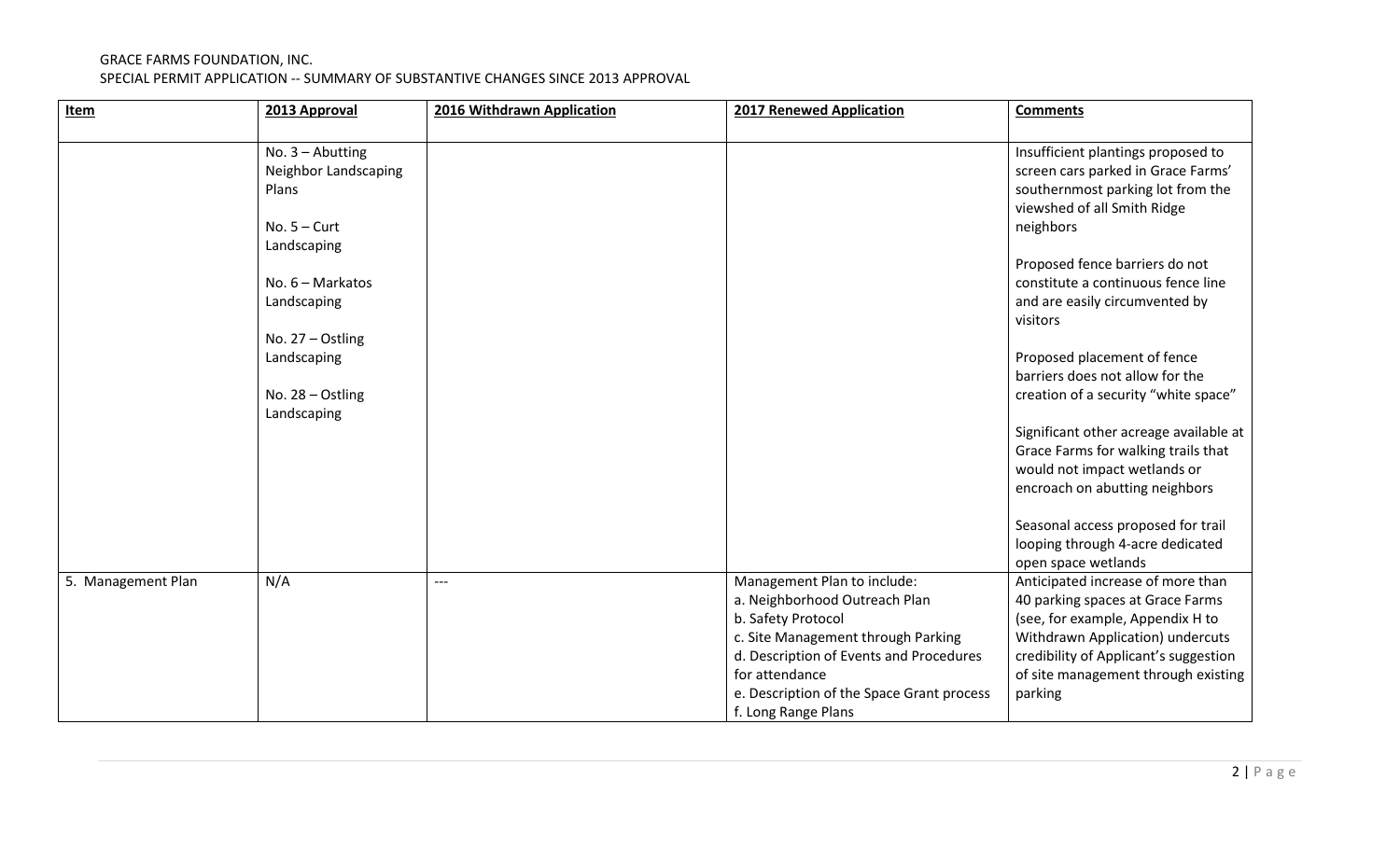| Item                                    | 2013 Approval                                                                                                                                                                                                               | 2016 Withdrawn Application | <b>2017 Renewed Application</b>                                                   | <b>Comments</b>                                                                                                                                                                                                                                                                                                                                                                                                                                                                              |
|-----------------------------------------|-----------------------------------------------------------------------------------------------------------------------------------------------------------------------------------------------------------------------------|----------------------------|-----------------------------------------------------------------------------------|----------------------------------------------------------------------------------------------------------------------------------------------------------------------------------------------------------------------------------------------------------------------------------------------------------------------------------------------------------------------------------------------------------------------------------------------------------------------------------------------|
|                                         |                                                                                                                                                                                                                             |                            |                                                                                   |                                                                                                                                                                                                                                                                                                                                                                                                                                                                                              |
|                                         |                                                                                                                                                                                                                             |                            |                                                                                   | Notwithstanding clear "institutional<br>creep" since 2013 Approval,<br>Applicant unwilling to agree to a<br>moratorium re. further zoning<br>applications to provide certainty to<br>the neighborhood re. the nature of<br>the institutional use and<br>demonstrate compliance with<br>stipulated conditions<br><b>Grace Community Church's activities</b><br>outside scope of management plan<br>Applicant unwilling to agree to a<br>formal open space dedication re. Lot<br>76 (27 acres) |
| 6. Reduced Public Hours of<br>Operation | 7AM to 11PM daily<br>Since 2007 Approval,<br>use of Grace Farms<br>limited to congregants &<br>clergy of Grace<br>Community Church.<br>General public access<br>limited to accessory<br>uses (e.g. Alcoholics<br>Anonymous) | $---$                      | a. Sunday: Noon - 7 PM<br>b. Monday: Closed<br>c. Tuesday - Saturday: 10AM to 7PM | Proposed operating hours limited to<br>general public visitation - no<br>proposed reduction in hours events<br>can occur at Grace Farms<br>No consideration given to when<br>neighbors are most likely to be<br>active at and enjoying their<br>respective properties - i.e.<br>weekends and in the evenings after<br>work<br>No other institutional use in New<br>Canaan has unregulated hours for its<br>programming events.                                                               |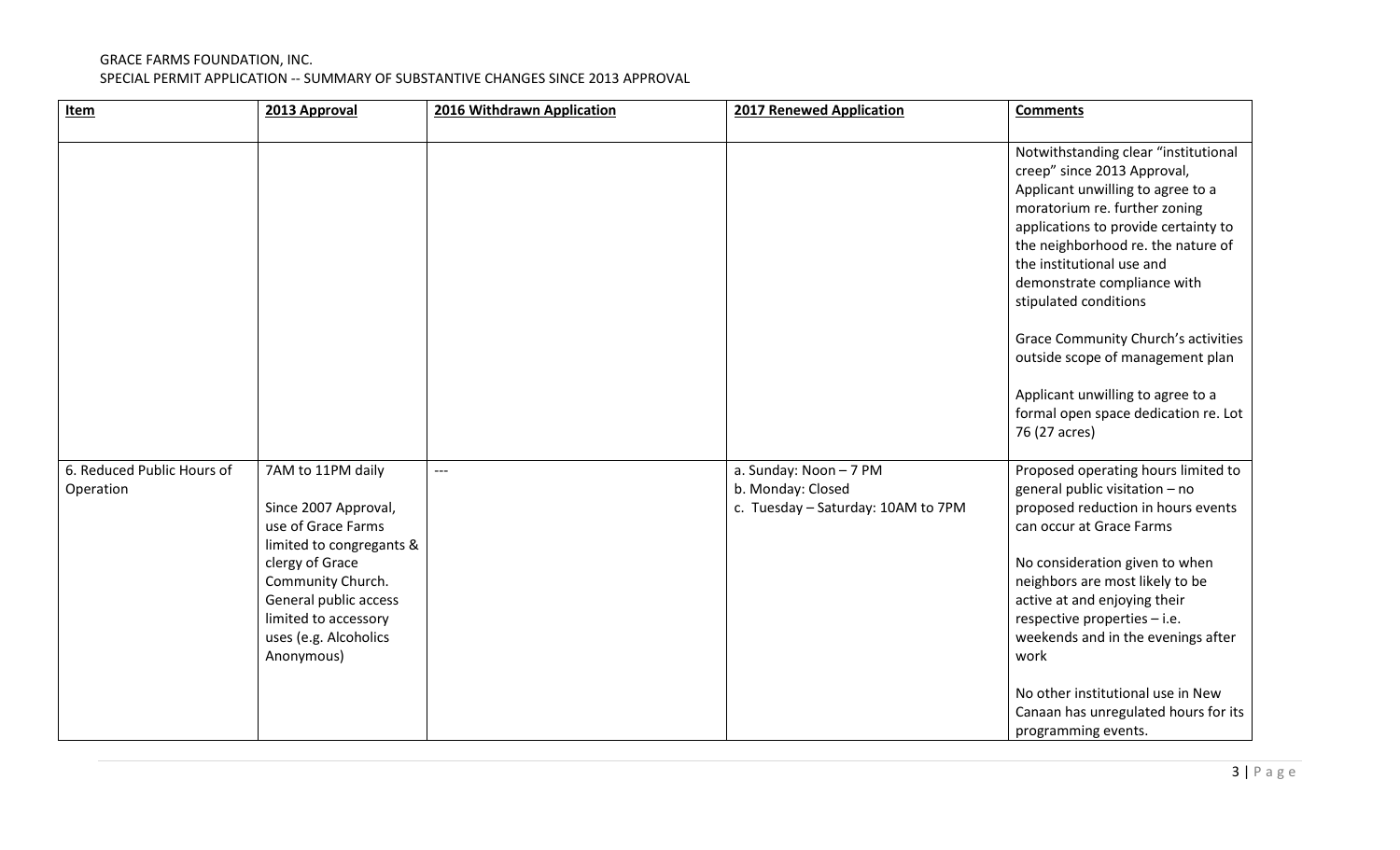| Item                                                | 2013 Approval                                                                                                                                                                                                                                         | 2016 Withdrawn Application | <b>2017 Renewed Application</b>                                                                                                                                                             | <b>Comments</b>                                                                                                                                                                                                                                                                                                                                                                                                                                                                                                                                                                                                                                                                                                                                                                                                                                                                                          |
|-----------------------------------------------------|-------------------------------------------------------------------------------------------------------------------------------------------------------------------------------------------------------------------------------------------------------|----------------------------|---------------------------------------------------------------------------------------------------------------------------------------------------------------------------------------------|----------------------------------------------------------------------------------------------------------------------------------------------------------------------------------------------------------------------------------------------------------------------------------------------------------------------------------------------------------------------------------------------------------------------------------------------------------------------------------------------------------------------------------------------------------------------------------------------------------------------------------------------------------------------------------------------------------------------------------------------------------------------------------------------------------------------------------------------------------------------------------------------------------|
|                                                     |                                                                                                                                                                                                                                                       |                            |                                                                                                                                                                                             |                                                                                                                                                                                                                                                                                                                                                                                                                                                                                                                                                                                                                                                                                                                                                                                                                                                                                                          |
| 7. Church and Foundation<br><b>Evening Lighting</b> | <b>Special Permit</b><br>Conditions Nos. 35 - 38<br>No. 35 - Interior<br><b>Lighting Motion Sensors</b><br>No. 36 - Exterior<br>Lighting off by 11pm<br>No. 37 - Exterior<br>Lighting comply with<br>Regulations<br>No. 38 - Exterior Up-<br>lighting | $---$                      | a. Policy for lowering intensity of interior<br>lights during events seasonally<br>b. Policy for lowering intensity of exterior<br>security lighting<br>c. Earlier shut-off when not in use | 2013 Approval mandated light<br>sensors to cut-off interior lighting<br>when no activity<br>Variable (i.e. policies evolve) versus<br>permanent solution that screening<br>or a full light "cut-off" at dusk<br>provides<br>Neighbors shouldn't have burden of<br>monitoring Applicant's compliance<br>and calling for enforcement<br>Light trespass caused by intensity of<br>glowing band of interior lights that<br>are orders of magnitude greater<br>than Applicant's representation to<br>Commission of "less than 50% of 1<br>foot candle" of light spill-over at<br>January 2013 P&Z hearing<br>River Building should be completely<br>dark during the overnight hours<br>Renewed Application contemplates<br>a level of activity at Grace Farms<br>with corresponding impacts &<br>encroachments to the neighborhood<br>that is significantly greater than<br>contemplated in the 2013 Approval |
|                                                     |                                                                                                                                                                                                                                                       |                            |                                                                                                                                                                                             |                                                                                                                                                                                                                                                                                                                                                                                                                                                                                                                                                                                                                                                                                                                                                                                                                                                                                                          |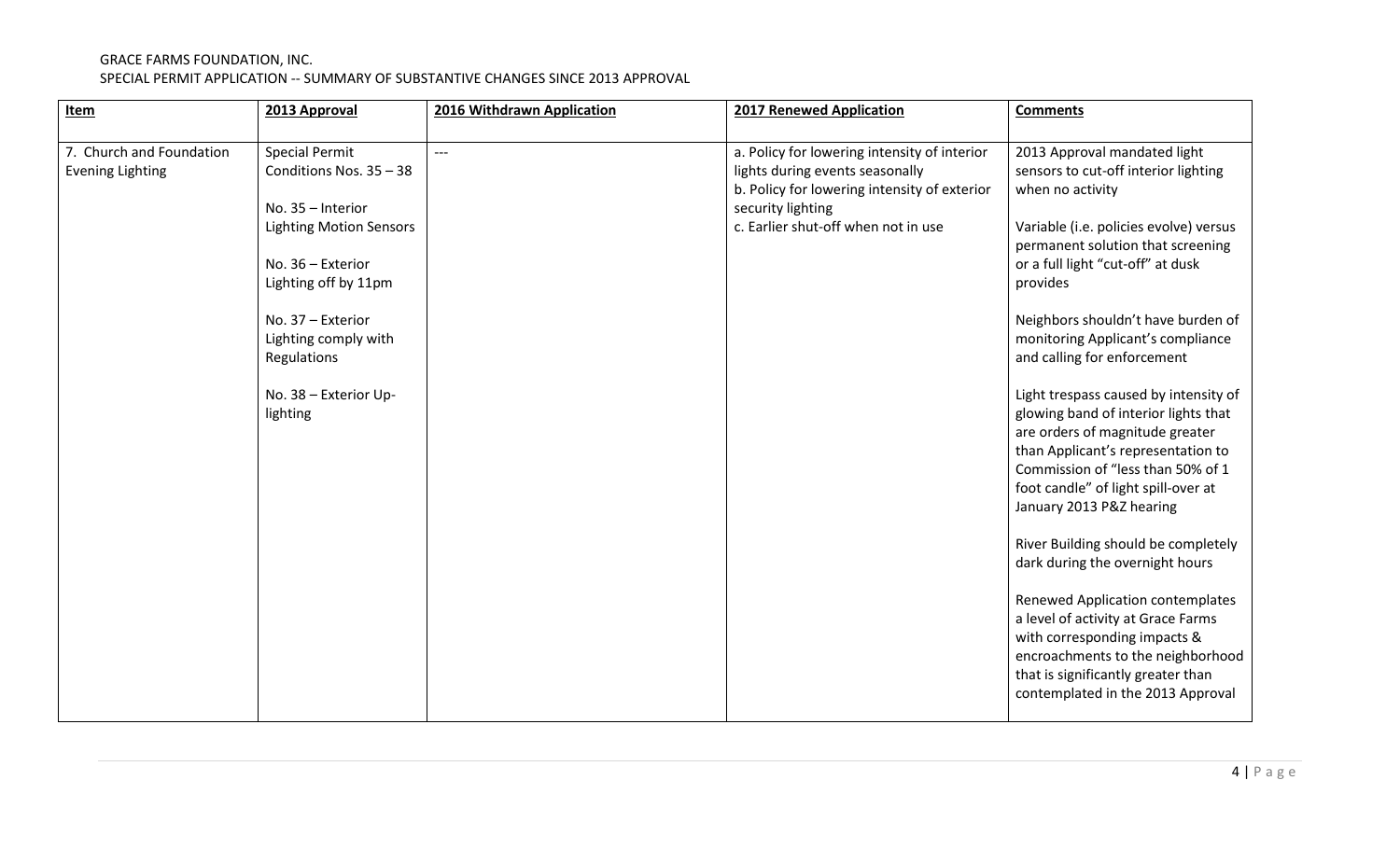| Item                  | 2013 Approval             | 2016 Withdrawn Application | <b>2017 Renewed Application</b>                                              | <b>Comments</b>                        |
|-----------------------|---------------------------|----------------------------|------------------------------------------------------------------------------|----------------------------------------|
|                       |                           |                            |                                                                              |                                        |
| 8. Limitation on      | <b>Special Permit</b>     | $---$                      | Event restrictions for Foundation and                                        | No limitations imposed on Club         |
| Type/Number of Events | Conditions Nos. 1, 7-     |                            | Religious Institution principal uses:                                        | activities                             |
|                       | 13                        |                            | a. Large Events (= attendance at one time                                    |                                        |
|                       |                           |                            | > 700): 12 per year                                                          | No limitations imposed on              |
|                       | No. 1 - Religious         |                            | b. Regular Events (=300 > attendance at                                      | architectural and/or landscape tours   |
|                       | Institution use           |                            | one time <700): 24 per year                                                  |                                        |
|                       |                           |                            | c. Sustainability Events (=25 > attendance                                   | Religious services, weddings,          |
|                       | No. $7 -$ Worship only in |                            | at one time <300): 24 per year                                               | memorials, etc. excluded from any      |
|                       | Sanctuary                 |                            | i. Limited opportunity to host for-profit                                    | limitations                            |
|                       |                           |                            | entities.                                                                    |                                        |
|                       | No. 8 - Multiple          |                            | ii. Consultation with Zoning Official.                                       | Unlimited events of up to 300          |
|                       | <b>Religious Services</b> |                            | iii. Will count as Large Event or Regular<br>Event if attendance at one time | persons each year                      |
|                       | No. $9 -$ No other use of |                            | d. Closing of site whenever attendance at                                    | No limitations on concurrent events    |
|                       | Grace Farms when          |                            | one time > 500                                                               |                                        |
|                       | <b>Religious Services</b> |                            |                                                                              | Each year an aggregate of 60 Large     |
|                       | occurring                 |                            |                                                                              | Events, Regular Events and             |
|                       |                           |                            |                                                                              | Sustainability Events - in other       |
|                       | No. 10 - Grace Farms      |                            |                                                                              | words at least 1 significant           |
|                       | not to be used as a       |                            |                                                                              | Foundation event per week.             |
|                       | School                    |                            |                                                                              | Combined with Sunday Services,         |
|                       |                           |                            |                                                                              | then at least 2 significant events per |
|                       | No. $11 -$ No renting/use |                            |                                                                              | week at Grace Farms                    |
|                       | of Grace Farms by For-    |                            |                                                                              |                                        |
|                       | profit Organizations      |                            |                                                                              | A condition prohibiting for-profit     |
|                       |                           |                            |                                                                              | activities at Grace Farms has been in  |
|                       | No. $12 -$ No use of      |                            |                                                                              | effect since the 2007 Approval         |
|                       | Grace Farms as a          |                            |                                                                              |                                        |
|                       | <b>Conference Center</b>  |                            |                                                                              | During 2012/2013 proceedings,          |
|                       |                           |                            |                                                                              | Applicant repeatedly assured           |
|                       | No. 13 - Use of Gym or    |                            |                                                                              | <b>Commission that Grace Farms</b>     |
|                       | Athletic Field by Outside |                            |                                                                              |                                        |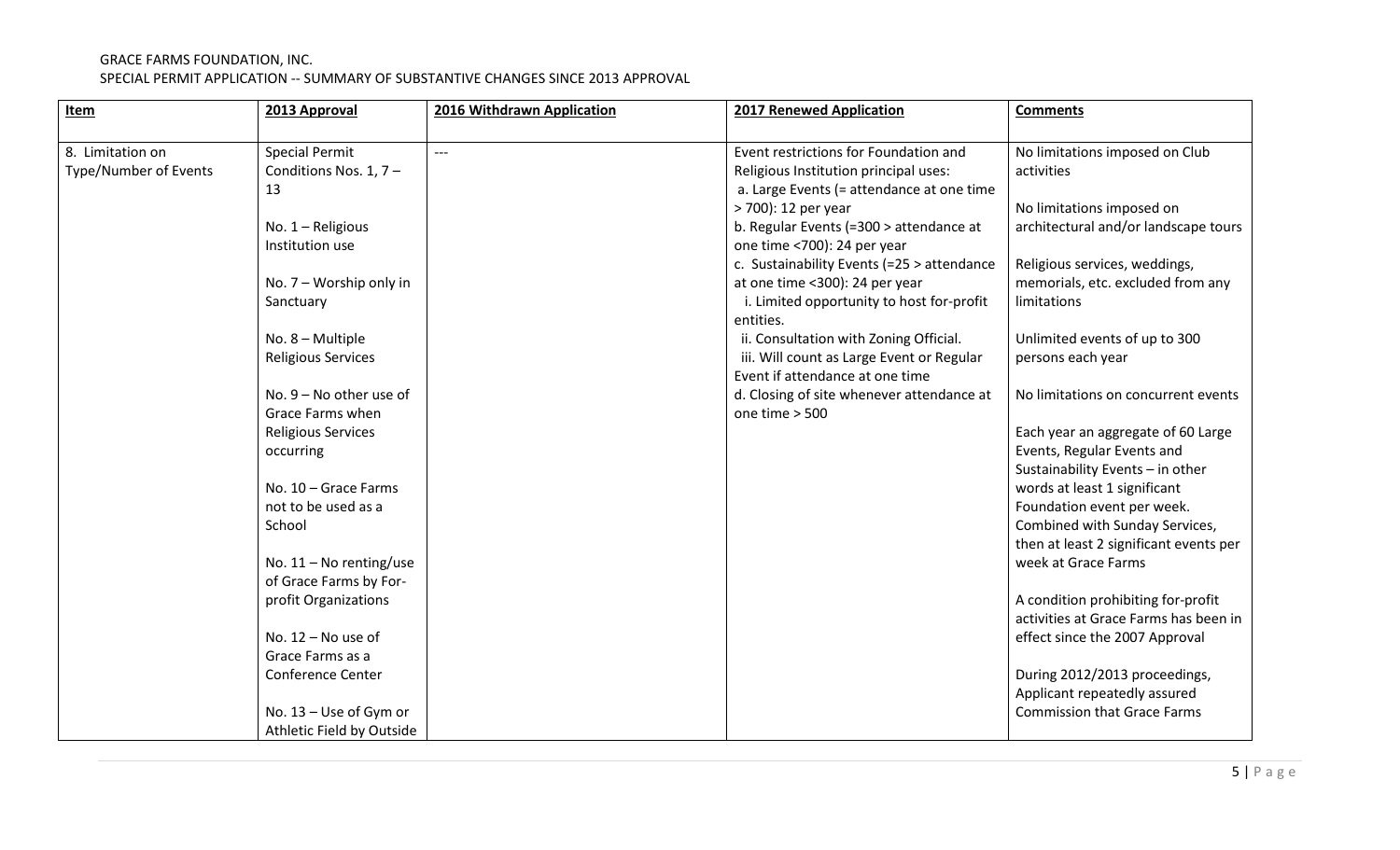| <b>Item</b>                                        | 2013 Approval                                             | 2016 Withdrawn Application | <b>2017 Renewed Application</b>                                                                                                                                                                                                                                 | <b>Comments</b>                                                                                                                                                                                                                                                                                                                                                                                                                    |
|----------------------------------------------------|-----------------------------------------------------------|----------------------------|-----------------------------------------------------------------------------------------------------------------------------------------------------------------------------------------------------------------------------------------------------------------|------------------------------------------------------------------------------------------------------------------------------------------------------------------------------------------------------------------------------------------------------------------------------------------------------------------------------------------------------------------------------------------------------------------------------------|
|                                                    |                                                           |                            |                                                                                                                                                                                                                                                                 |                                                                                                                                                                                                                                                                                                                                                                                                                                    |
|                                                    | Organizations requires                                    |                            |                                                                                                                                                                                                                                                                 | operations, management/staff and                                                                                                                                                                                                                                                                                                                                                                                                   |
|                                                    | Commission approval                                       |                            |                                                                                                                                                                                                                                                                 | maintenance were fully funded.                                                                                                                                                                                                                                                                                                                                                                                                     |
|                                                    |                                                           |                            |                                                                                                                                                                                                                                                                 | No proposed limit on space grantees                                                                                                                                                                                                                                                                                                                                                                                                |
|                                                    |                                                           |                            |                                                                                                                                                                                                                                                                 | New Canaan's existing security &<br>safety infrastructure insufficient to<br>handle a major incident at Grace<br>Farms (e.g. active shooter at a Large<br>Event) and a large structure fire,<br>multi-car accident or serious<br>domestic incident happening<br>contemporaneously in other parts of<br>town                                                                                                                        |
| 9. Limitations on Accessory<br><b>Food Service</b> | $---$                                                     | $---$                      | a. General Public Visitors<br>i. Lunch only 11 AM to 3 PM Tues. -<br>Sat.; Sunday Noon - 3 PM.<br>ii. Snacks/beverage 10 AM to 6 PM<br>iii. Self-service; no carryout.<br>iv. Commons and Pavilion only<br>b. Report annually to Commission on<br>revenue/costs | Proposed accessory use of limited<br>food service (i) constitutes a<br>prohibited retail activity in a<br>residential zone, (ii) is not associated<br>with any proposed principal use, and<br>(iii) itself constitutes a principal use<br>Serves as a magnet to attract more<br>visitors to Grace Farms and<br>therefore increasing intensity of use<br>at site with corresponding impacts<br>and encroachments on<br>neighborhood |
| 10. Other                                          | <b>Special Permit</b><br>Conditions Nos. 13, 31<br>and 39 | $---$                      | a. Use Foundation Safety Staff Certified<br>Flaggers for traffic control on<br>Sunday/events where traffic/overflow<br>parking is anticipated                                                                                                                   | A condition mandating police<br>control of traffic entering/exiting<br>Grace Farms at all Sunday Services,<br>holidays and special events has been<br>in place since the 2007 Approval                                                                                                                                                                                                                                             |